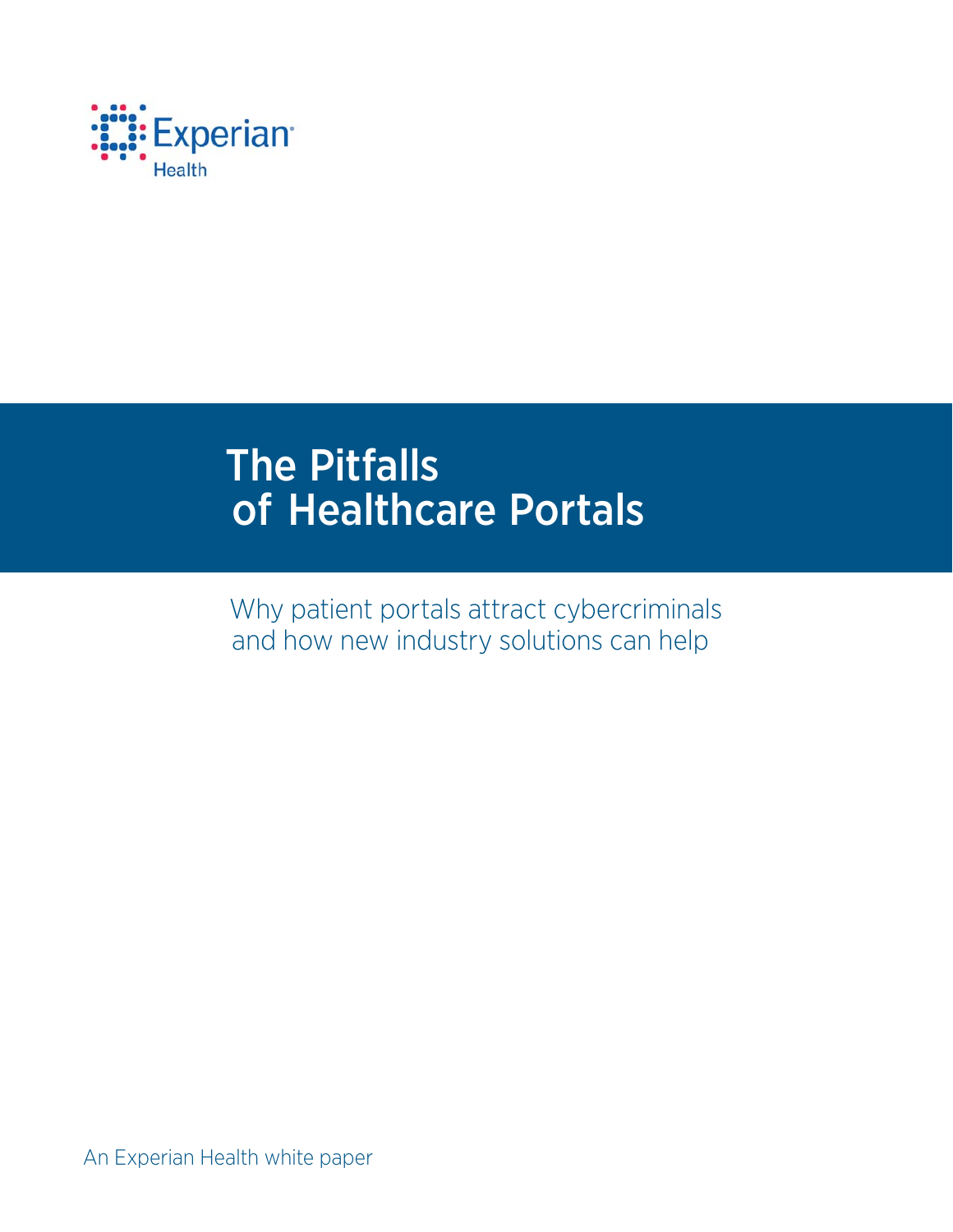## **Introduction**

Online patient portals have been built to provide the ultimate selfservice experience while engaging patients more fully in their care. Integrated into multiple internal systems, portals offer convenient access to personal information: Social Security number (SSN), date of birth (DOB), address, insurance information, prescription information and extensive medical records.

This one-stop shop for medical identities and health records is exactly what makes healthcare portals particularly attractive to cybercriminals. While lucrative for criminals, a portal compromise can be extremely costly to healthcare organizations, affecting finances and their reputation.

Given what's at risk, you would expect healthcare portals to be highly protected, but most are secured by little more than a password. This white paper will highlight some of the vulnerabilities of healthcare portal technology and will explain how innovations in the healthcare industry can help minimize potential exposure.

# **Healthcare technology transformation brings risk**

Over the past several years, the U.S. healthcare ecosystem has embarked on an information technology (IT) transformation of unparalleled scope. Dentists, family practitioners, hospitals, pharmacy chains, medical labs and MRI facilities are migrating information to the Web. For consumers, patient portals play a significant role in reshaping the patient experience and engagement as part of the Affordable Care Act. While such IT advances can be highly beneficial, they also carry increased security, privacy and fraud risks.

The comprehensive data contained in healthcare portals is especially lucrative for fraudsters. While a stolen credit card number sells for a dollar, a full set of medical records can command hundreds of dollars in the underground market. The breadth of data offers fraudsters multiple opportunities to "cash in" using this personal information: name, DOB, SSN, credit cards and prescriptions. Fraudsters not only use personal information to purchase services or devices, but also to steal identities and affect consumers' credit.

Healthcare portals not only contain valuable information, but also often fail to mask sensitive information, which is conducive to large-scale, automated harvesting:

- Unlike banks, which typically mask bank accounts online by showing only the last four digits of an account number, most patient portals display full insurance details. Many also include front and back images of the patient's insurance card.
- A patient's "problem list"  $-$  a mandated component of any patient portal  $-$  offers an abstract of the patient's medical conditions. Fraudsters leverage uniform medical terminology dictated by standards such as ICD-9-CM and the SNOMED CT to develop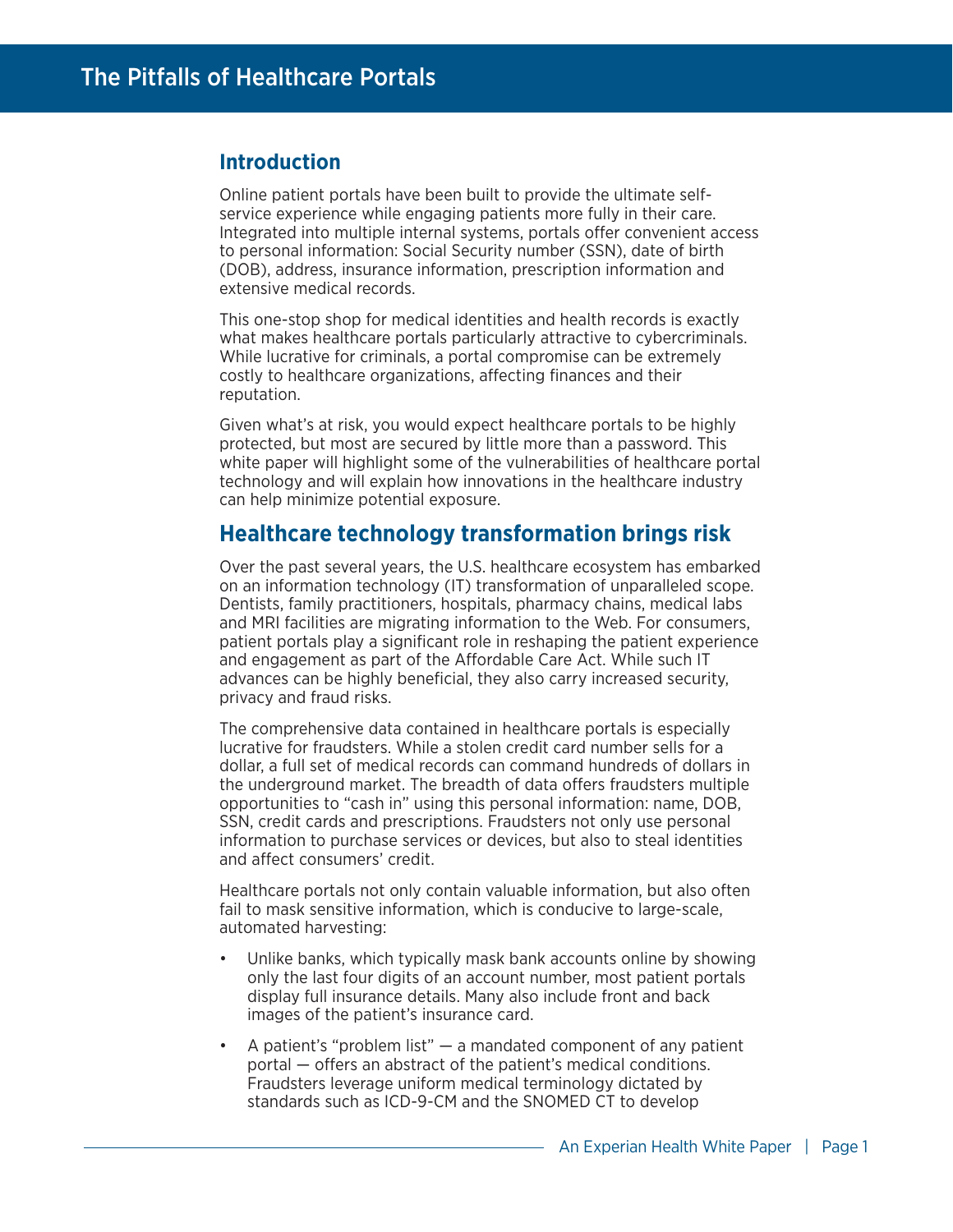malicious software or "bots" that can run through patients' problem lists and classify each victim based on the type of fraudulent insurance claims their medical identity can support. This automation facilitates more precise fraudulent claims, thereby making the detection of treatment anomalies more difficult

## **An environment conducive to password theft**

Most healthcare organizations assume that passwords are sufficient protection for their portals. What they may not know is that the last 10 years have seen steady increases in the use of keystroke-logging Trojans, which enables fraudsters to steal users' passwords. While Trojan attacks traditionally have focused on banks, the attention has turned to healthcare portals.

Here's how they work. Keystroke-logging Trojans lay dormant on a victim's computer until the target Website's name is detected. Once the Website is detected, the Trojans "wake up" and record the victim's keystrokes as the username and password are entered.

Although it would seem that a credential compromise — sometimes called "account takeover" — impacts only patients who already are enrolled in a portal, portal security is of interest to all patients. Since a portal places medical records for all patients on the Web, fraudsters can put any patient at risk by enrolling in a portal with stolen personal information.

Breaches often involve a common provider of personal information such as name, DOB and address, which enables criminals to enroll victims in the portal, obtain full medical records and take the situation from bad to worse.

There is also a subtle social engineering vulnerability stemming from the number of portals soliciting patient enrollment. Providers are offering incentives for patients willing to enroll by sending out email invitations. Cybercriminals brand these emails with the portal vendor name, giving them an identical look and feel that can falsely lead patients to assume the email is credible, causing them to fall victim to password-stealing Trojans.

## **Portal security is a multilayered approach**

As mentioned earlier, passwords easily can be stolen with keystrokelogging Trojans, with phishing emails or by other social engineering means, and they offer no backup plan. Once information is compromised, it is nearly impossible to distinguish between true patients and imposters. It is also difficult to assess the scope of the breach, to connect it to a common criminal or to quickly contain the damage. Given these limitations, healthcare organizations need to assess the level of authentication provided by passwords alone and consider their exposure should passwords be compromised. They also must evaluate whether they can recover gracefully from an attack.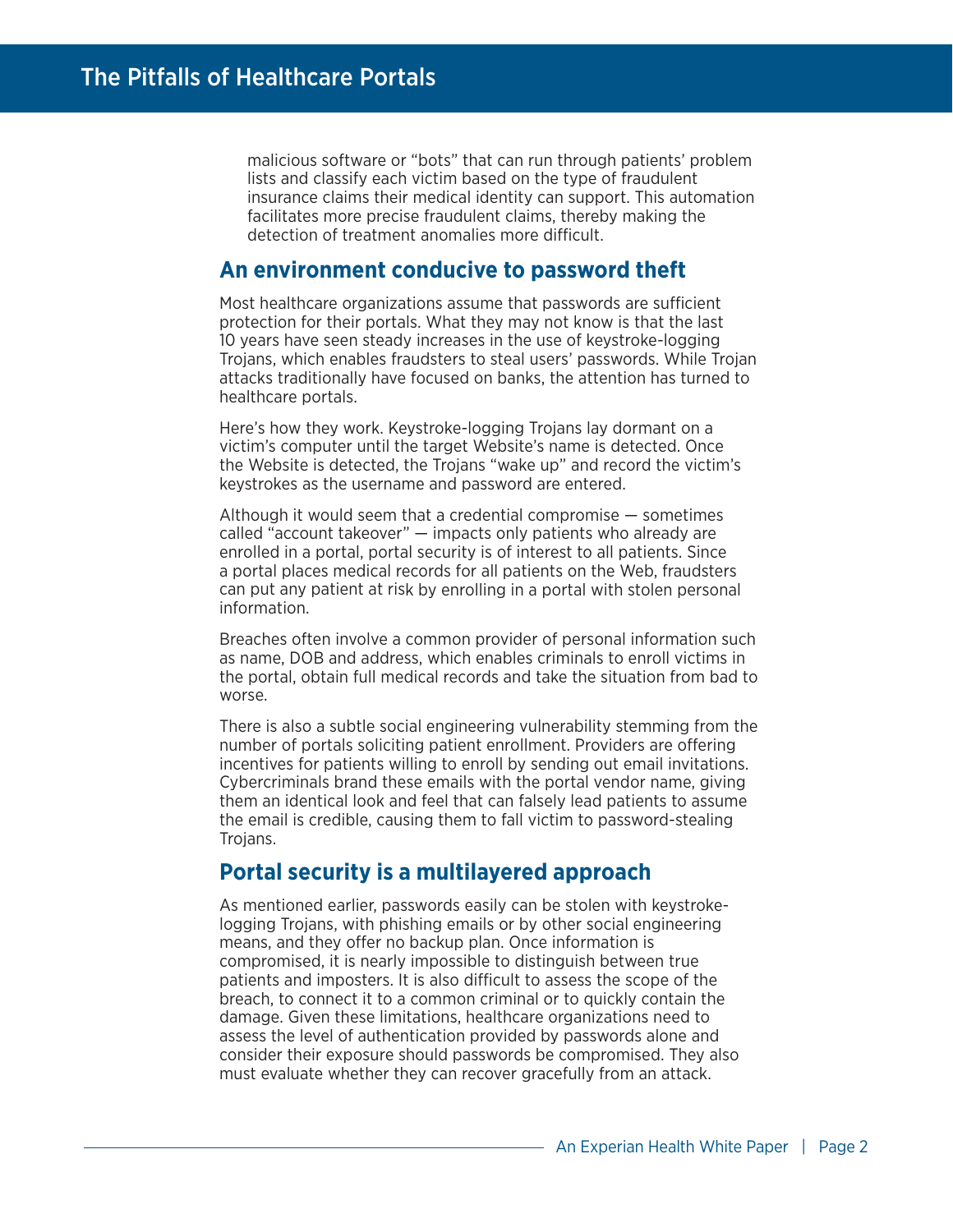## How comfortable are you with the level of protection offered by *passwords?*

The answer to this question depends on the amount of risk you are willing to accept in potentially harming your patients and healthcare organization. Security guidelines seek to match the level of authentication to the level of risk. When a medical identity is stolen and used by another to receive treatment, medical records can become commingled and the result can be life-threatening. Given the potential impact on patients' quality of care, basic password protection appears to be insufficient.

The recommended approach is a multilayered solution that incorporates multiple measures, including the seamless integration of:

- » device recognition,
- » identity proofing analytics, and
- » fraud management.

For example, the device submitting the password and claiming to represent the user can be analyzed for compatibility with the user, prior impersonation behavior and involvement in known crimes, as can identity proofing and knowledge-based authentication measures. This heightened situational awareness is of particular value for healthcare organizations faced with protecting a variety of new and evolving patient-facing products and services.

# **Key considerations for portal security**

#### **Enrollment screening**

Leveraging identity proofing and device technology to detect fraud at the point of enrollment.

- **Identity proofing** to authenticate patients and ensure they are who they say they are. Leverage out-of-wallet questions such as the city of a person's birth, the make or model of his or her car, or previously held addresses to challenge suspicious applicants.
- **Device intelligence** to evaluate a patient's device attributes which assess the likelihood that patients are who they claim to be.

#### **Login monitoring**

Leveraging technology to monitor the devices submitting login requests to answer questions such as:

- Has this device been used by this patient before?
- If not, is this the type of device configuration that you would expect this patient to have?
- Has this device been seen representing, and potentially impersonating, multiple patients?
- Has this device been associated with previous fraudulent activities?